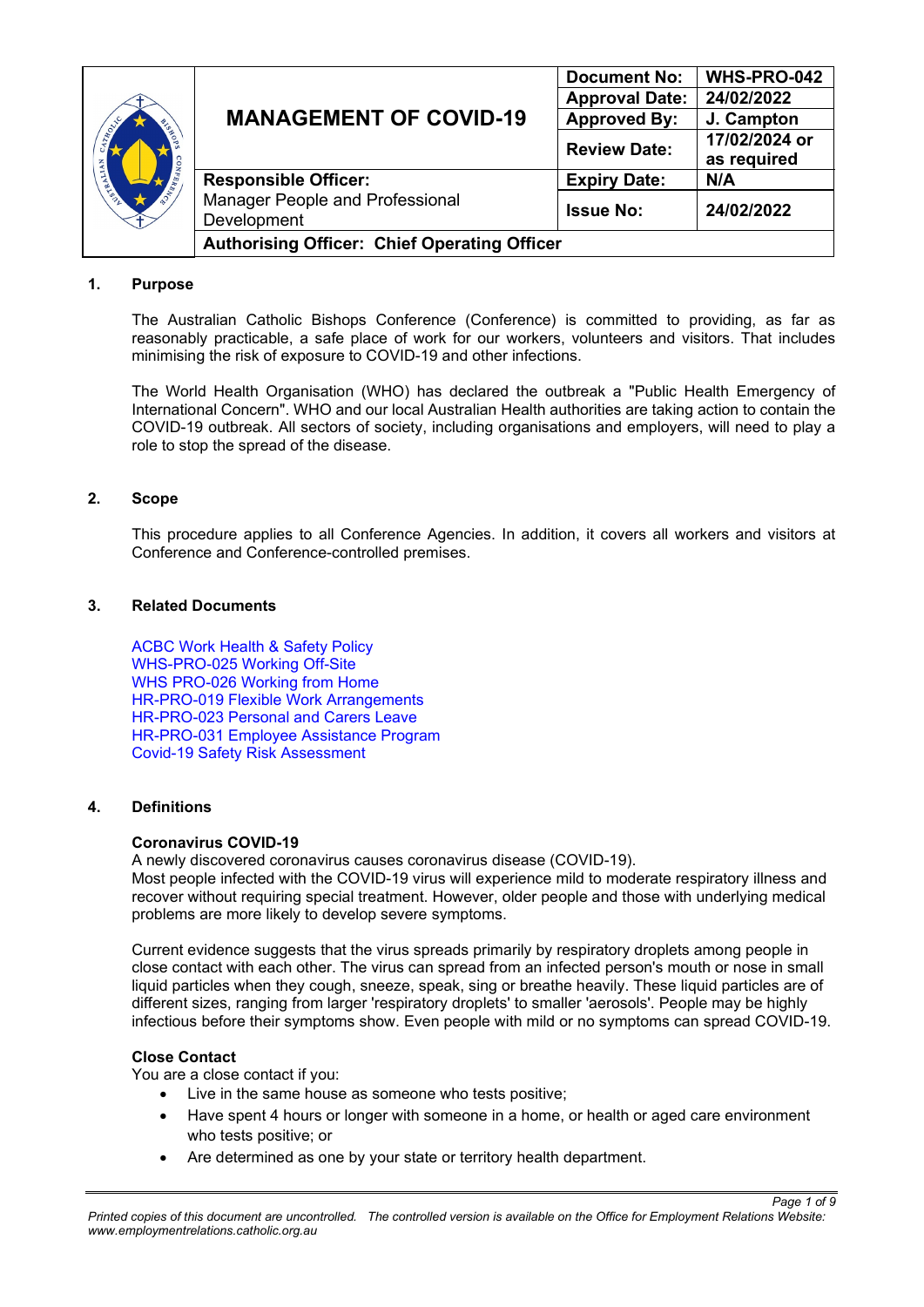Some state and territory health departments further define close contacts as high, moderate and low risk.

# **Polymerase chain reaction (PCR) Test**

A polymerase chain reaction (PCR) test is a nose and throat swab taken at a testing clinic and sent to a lab to be tested. PCR tests are the most accurate way to confirm if a person has COVID-19, and results usually take 24 to 48 hours.

### **Rapid Antigen Test (RAT)**

A rapid antigen test (RAT) is a quick way to detect COVID-19. These tests involve taking either a saliva sample or nasal swab placed into a chemical solution. The result usually takes 10 to 30 minutes. They are available from pharmacies, supermarkets and other retail stores. Most people can now use a RAT result to confirm they are positive for COVID-19. Occasionally, they may not pick up an infection, and you may need to take another RAT or have a PCR test if symptoms continue.

### **Self-isolation or Self-quarantine**

Self-isolation or self-quarantine means that the person who has to be isolated must stay in their own home and avoid public places, particularly work, school, childcare or any other public space. Only people who usually live in your home or other place of residence should be permitted on the premises. Visitors should not be allowed into the home.

#### **Worker**

A worker is any individual that carries out work for the Conference. A worker can be:

- An apointee
- An employee
- A contractor or sub-contractor
- An employee of a labour-hire company
- An apprentice or trainee
- A work experience student
- A volunteer
- Any other person carrying out work for the Conference or a Conference agency

#### **Personnel**

All workers of the Conference and external parties working on Conference premises, including tenants.

#### **Supervisor**

The supervisor is an Agency Head, Director, Manager, Coordinator or Team Leader responsible for the day-to-day supervision of one or more workers.

#### **5. Responsibilities**

## **Workers**

Workers must:

- Comply with this procedure.
- Report any suspected or confirmed infection or close contact status to their supervisor.
- Be mindful of and comply with the requirements of both the Conference and the applicable state/territory health authority as they relate to COVID-19.

#### **Supervisors**

Supervisors must ensure that:

- Their workers are made aware of this procedure and that they are expected to comply.
- They report any suspected or confirmed infection or close contact status to the Chief Operating Officer.
- Implement any recommended infection control process based on current local health authority advice and this procedure.

# **Chief Operating Officer (COO)**

The Chief Operating Officer will:

*Page 2 of 9*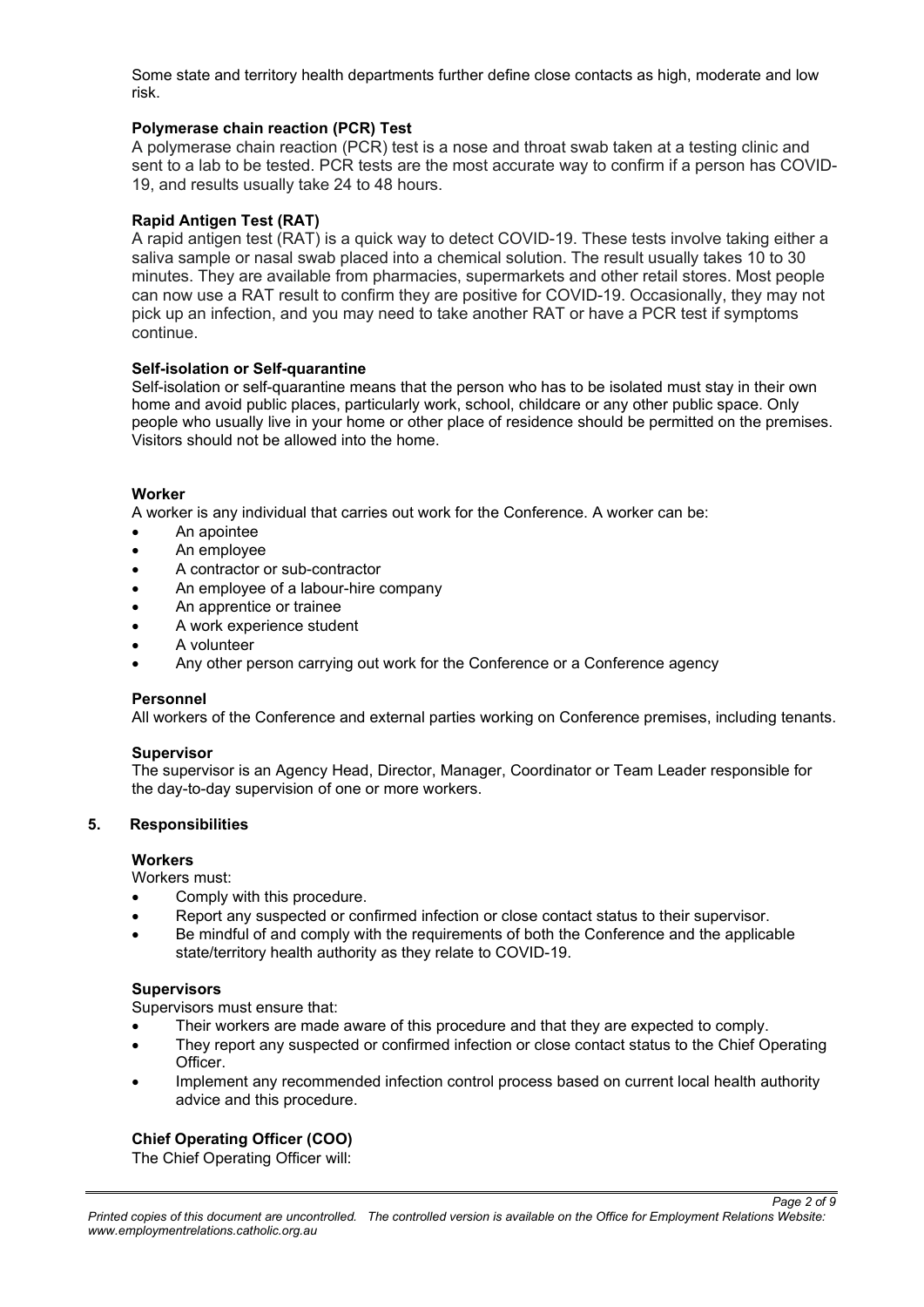- Notify the General Secretary of any suspected or confirmed cases of COVID-19 among Conference staff.
- Notify the COVID-19 Working Group of any suspected or confirmed cases of COVID-19 among Conference staff.
- Coordinate required actions for a suspected or confirmed case of COVID-19 at the workplace.

# **Manager, People and Professional Development**

- Inform Catholic Church Insurance (CCI) and WorkSafe of positive employee cases of COVID-19 where required.
- Track all isolating staff in the WHS-001 COVID-19 Quarantine Tracking Spreadsheet.

# **6. What to do if you suspect that you have COVID-19**

The symptoms of COVID-19 include (but are not limited to) fever, cough, sore throat, fatigue and shortness of breath. People may be infectious before their symptoms show.

If you develop symptoms, become aware that you are a close contact with someone who has tested positive for COVID-19 or otherwise suspect you may have COVID-19

- Do not come to the workplace. Instead, stay at home and notify your supervisor as per section 5.
- You must remain isolated (self-isolate) either in your home or a healthcare setting while symptoms persist and until you are confirmed as negative for COVID-19.
- Arrange to be tested via a PCR Test or RAT for COVID-19, following hygiene and isolation guidance from your relevant state or territory health department. Do not attend a pharmacy to collect RATs if you are symptomatic; however, a RAT may be used if you already have one, or someone can drop one off to you (using contactless measures). If you undertake a RAT test and it is negative, but you are symptomatic arrange to be tested via a PCR test.

If you and your household members are not classified as close, high or moderate risk contacts and test and remain negative for COVID-19 using a PCR test, you can return to the workplace when you are symptom-free.

If you or a household member are a close contact or test positive for COVID-19, follow the steps in sections 7 and 8 of this procedure.

# **7. What to do if you or a household member tests positive for COVID-19**

If you test positive for COVID-19, do not come to the workplace. Instead, stay at home and notify your supervisor according to the procedure in section 5. Remain away from the workplace for ten days from the onset of symptoms or the day you undertook your positive covid test, whichever is the latter. Once the ten days have passed, a negative PCR test or RAT must be returned for the staff member before returning to the workplace.

If a household member tests positive for COVID-19, do not come to the workplace, even if you test negative. Stay at home and notify your supervisor as per section 5. Remain away from the workplace for ten days from the household members onset of symptoms or they day they had their positive covid test, whichever is the latter. Once the ten days have passed, a negative PCR test must be returned for the staff member before returning to the workplace.

People and Professional Development will track all isolating staff in the WHS-001 COVID-19 Quarantine Tracking Spreadsheet.

# **8. What to do if you are notified or are otherwise made aware that you are a close or high or moderate risk contact**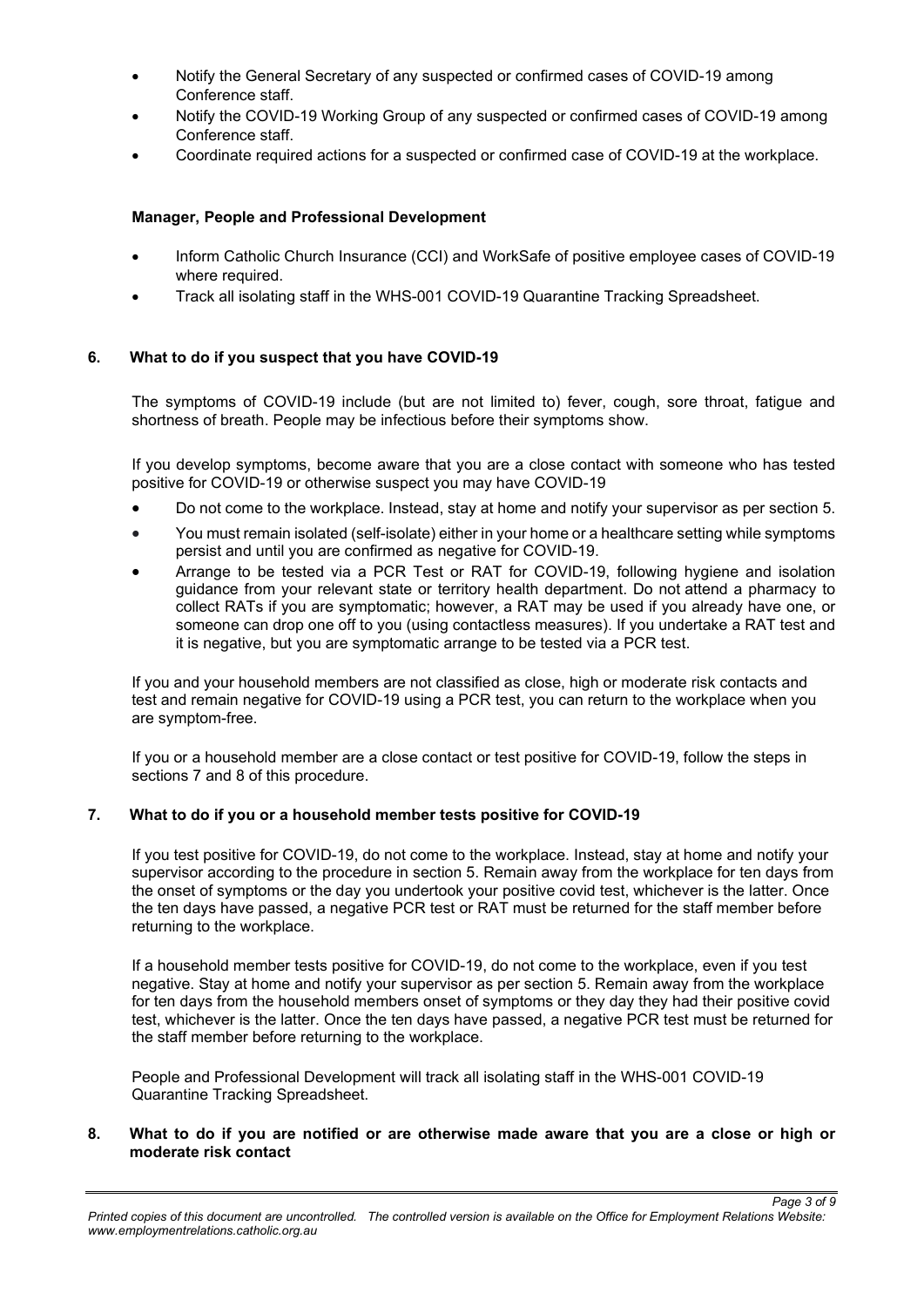If you or someone you live with is notified of being a close contact for COVID-19, do not come to the workplace, even if you test negative for COVID-19. Instead, stay at home and notify your supervisor as per section 5. Follow the government guidance on isolation and testing requirements.

Remain away from the office for ten days from the date of exposure or they day of the positive COVID test, whichever is the latter. Once the ten days have passed, a negative PCR test must be returned for the staff member before returning to the workplace. If you subsequently test positive to COVID-19, follow the steps in section 7 of this procedure.

People and Professional Development will track all isolating staff in the WHS-001 COVID-19 Quarantine Tracking Spreadsheet.

# **9. Returning to the workplace after an isolation period**

Personnel who are required to isolate due to:

- Testing positive to COVID-19;
- Being a close or high or moderate risk contact to someone who has tested positive to COVID-19; or
- A household member testing positive to COVID-19 or being a close or high or moderate risk contact.

Can return to the office after:

- Isolating from the workplace for ten (10) days.
- Returning a negative COVID-19 PCR test at the end of the isolation period.
- Being symptom-free.

Workers who feel well enough may continue to work from home during isolation from the workplace, where their role allows them to do so (see section 11 of this procedure for more information).

### **10. Controlling the Spread of Infection**

**Personal Hygiene:** Practicing good hand and sneeze/cough hygiene is the best defence against most viruses. You should:

- Wash your hands frequently with soap and water before and after eating and going to the toilet.
- Cover your cough and sneeze with your elbow.
- Dispose of used tissues in a covered bin
- Use alcohol-based hand sanitisers
- If feeling unwell, avoid contact with others (stay 1.5 metres or more away from people) and take action as described in Section 6.

### **Infection Control Measures at the Workplace:**

**COVID-19 working group** – a COVID-19 working group has been set up to monitor the situation, provide information to Conference workers, and recommend and implement infection control measures. In addition, up-to-date information on work arrangements will be provided through emails and other electronic means as appropriate and at general staff meetings.

**The workplace cleaning regime** has been strengthened by additional disinfectant cleaning of work surfaces, especially common use areas such as kitchens, bathrooms, doors, cupboards, and fridge handles. In addition, a supply of personal disinfectant wipes for keyboards and phones are available. Additional cleaning for positive COVID-19 cases at the Braddon precinct will be conducted as determined by risk assessment and government health guidelines.

**Physical distancing** – maintain social distancing in line with the health advice in your state/territory. Shared spaces should be limited while COVID-19 community transmission is present, and workers coming to the workplace should work in a closed office where possible.

*Page 4 of 9*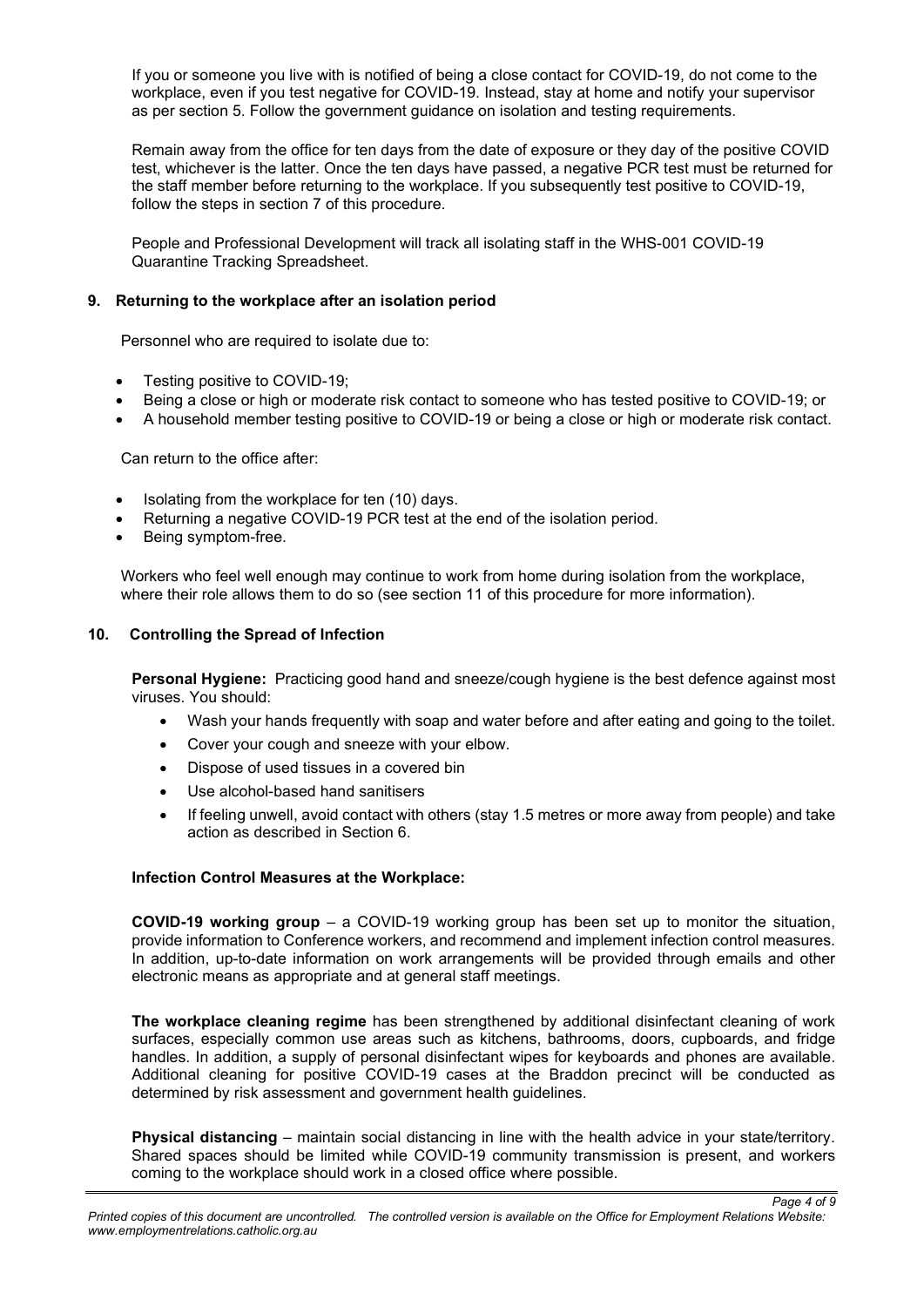**Hand sanitisers** – Alcohol-based hand sanitisers are provided and placed at entrances and other prominent areas in the workplace.

**Signage** – Signage is posted at appropriate locations to instruct workers and visitors on the specific requirements implemented at each workplace to contain the spread of infection.

**Communication** – There will be regular communication with workers on the status of return to workplaces and requirements while at workplaces.

#### **Travel**

- Where possible, use video or telephone conferencing facilities to conduct meetings rather than travel.
- Staff must abide by any restrictions on movement as advised by the relevant health authority.
- All non-essential interstate or overseas travel should be carefully considered, considering restrictions in that region/state/territory or restrictions required upon returning. All work related overseas and interstate travel requires COO approval before departure.

### **11. Self-isolation, Remote Work and Personal Leave**

Where a worker has developed symptoms and has gone into self-isolation, ways of working from home should be explored. If work can be carried out from home, the Conference's [Working from Home](https://acbcsecure.sharepoint.com/:b:/s/PPD/Efzhe_9SLK5Crysll3BxmJkBDJbMgyJVUyn9B4EY9-u8jA?e=9F3dbc) and [Flexible Work Arrangement](https://acbcsecure.sharepoint.com/:b:/s/PPD/EYwSBxBL2l5Pj0DBFkBx42oBANroKbAwJXD2yipWheEaBA?e=HDKrWy) procedures will apply. To prepare for this, Supervisors will need to conduct a mapping exercise with the workers who will be impacted, identifying the tasks which can be carried out from home. In addition, arrangements may need to be made to enable workers to work from home or cover for workers absent from the workplace.

A worker who has developed symptoms and has gone into self-isolation cannot work from home, their absence from work will be treated as personal leave, and the Conference's personal leave procedure will apply.

If the worker does not have sufficient accumulated personal leave, additional personal leave can be requested in advance. In addition, reasonable negative leave balances can be worked off or claimed back if employment ends before this is achieved.

Other types of paid leave can be requested if accruals exist (i.e., annual leave or long service leave) if personal leave is exhausted and any negative balance becomes excessive.

Unpaid personal leave can also be requested should other paid leave entitlements not be available or suitable; however, paid personal leave entitlements need to be exhausted first.

#### **12. Conference Workers in External Work Locations**

Some Conference workers work in offices that other organisations manage. These workers must comply with the requirements put in place by the organisations and maintain good personal hygiene practices.

#### **13. Employee Assistance Program (EAP)**

Employees should be made aware of the availability of the Employee Assistance Program during this time. Our provider has measures to provide the service without the risk of infection to its clients and their staff.

Our EAP Provider is Access EAP and their contact details are as follows: Phone: 1800 818 728 Email: info@accesseap.com.au Web: accesseap.com.au

*Page 5 of 9*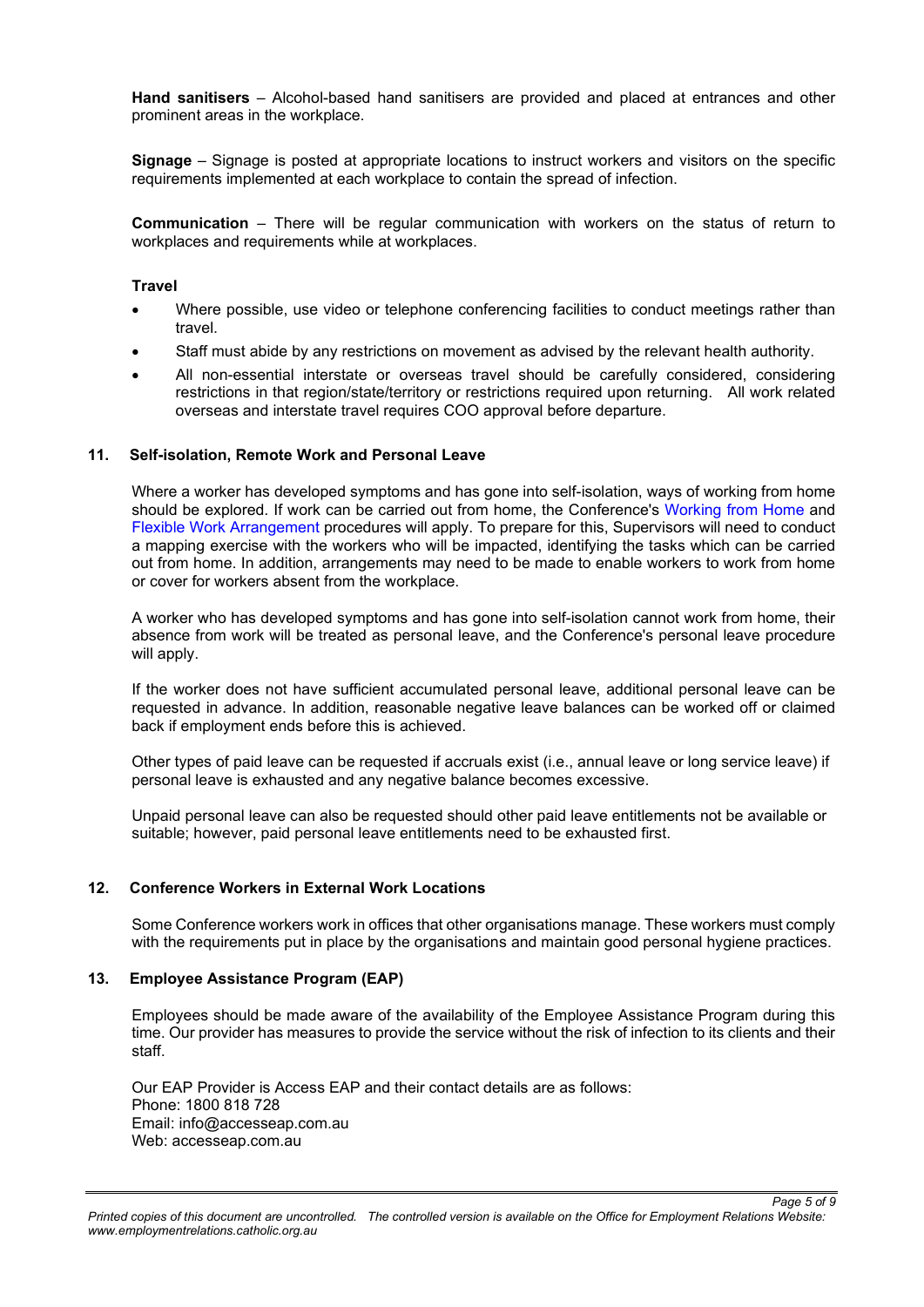# **14. Visitors**

- Do not have visitors in offices unless this is essential. Conduct meetings using video or phone conferencing.
- Visitors must comply with good hygiene practices for infection control.

# **15. Meetings**

All meetings with two or more external attendees, or that are held offsite, require a Covid-19 [Safety Risk](https://acbcsecure.sharepoint.com/:b:/s/PPD/EcytXKihfGNDvgY8KQoXZ4wBa-FCtdsg_iyS1VIW_N5Fmw?e=OjA3Eu)  [Assessment for Meetings](https://acbcsecure.sharepoint.com/:b:/s/PPD/EcytXKihfGNDvgY8KQoXZ4wBa-FCtdsg_iyS1VIW_N5Fmw?e=OjA3Eu) to be completed and is to be submitted and approved by the Chief Operations Officer.

# **16. If there is a suspected case of infection at the workplace**

Where there is a suspected case of COVID-19 infection at the workplace, the following steps are to be taken immediately:

- 1. Supervisor to advise the COO of the suspected infection, who will then coordinate the following:
	- a. Identification of personnel who may have recently come into close physical contact with the suspected infected person (including external organisations working on Conference premises).
	- b. Convene the COVID-19 Working Group to conduct a risk assessment and devise appropriate actions.
	- c. Ensure all personnel identified in step 1(a) are informed (Note: Most likely those in the same team) to self-isolate and work from home if well enough.
- 2. The supervisor is to keep in contact with any isolating workers and advise the COO of any updates.
- 3. All affected personnel identified in step 1(a) are to:
	- a. Monitor their health for COVID symptoms,
	- b. Practise good personal hygiene,
	- c. Get tested immediately should they become unwell or develop symptoms, d. Provide regular updates to their supervisor on their health.
	- Provide regular updates to their supervisor on their health.
	- e. Remain away from the workplace until they are notified that they can return

The following steps will depend on whether the suspected case is confirmed or not as follows:

- If it eventuates that it is not a COVID-19 infection, all affected personnel will be notified via the COO that they can return to the workplace.
- If the suspected infection results in a positive COVID-19 result, the steps in section 16 are to be followed.

# **17. If there is a confirmed infection at the workplace**

Where there is a confirmed case of COVID-19 infection at the workplace, the following steps are to be taken immediately (see Appendix A of this procedure for a detailed action checklist):

- 1. The infected person must be instructed to return home and isolate as outlined in section 7 of this procedure. Any other personnel working within the same vicinity as the infected person should also be instructed to return home.
- 2. The supervisor is to advise the COO of the confirmed infection, who will coordinate the following:
	- a. Identification of all personnel who may have recently come into close physical contact with the infected worker (including external organisations working on Conference premises).
		- b. Notify and send all other personnel from the affected site home immediately.
		- c. Convene the COVID-19 working group to assess risk to other personnel based on the contact they had with the person who tested positive for COVID-19 while that person was infectious in the workplace and conduct a risk assessment and inform appropriate actions.
	- d. The assessment of workplace risk may indicate personnel who have had high-risk or moderate risk exposures. In this situation, personnel will be notified accordingly and instructed to follow government health advice and section 8 of this procedure.
	- e. Office closure will be considered where there is a confirmed case of COVID-19. The COO will prepare a recommendation for the General Secretary's approval. In this case, business

*Page 6 of 9*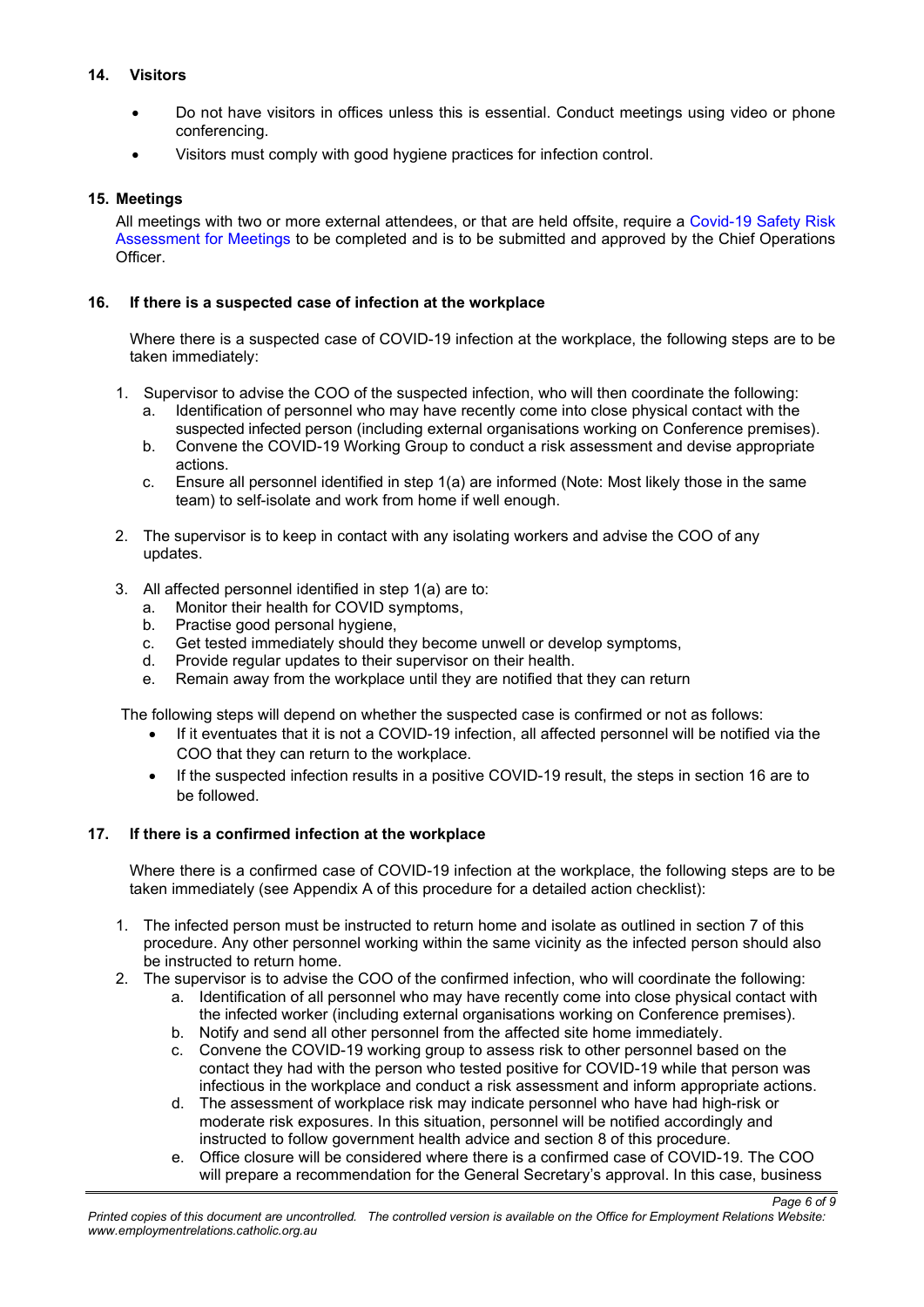continuity measures will be taken to ensure that any essential work of the Conference continues. In general, this will be a reversion to working from home arrangements.

- f. The COO and the COVID-19 Working Group will consult with health guidelines, and directions will determine cleaning measures required and when it will be safe to return to the office, in consultation with the General Secretary.
- g. The COVID-19 Working Group will determine how to manage the return to offices and communicate this information to workers in consultation with the General Secretary.
- 3. The supervisor is to regularly contact a worker who is a suspected/confirmed case and ensure that support is given to the staff from a mental health perspective. In addition, the supervisor is to keep the COO and Manager People, and Professional Development informed of updates.

#### **18. Privacy and Confidentiality**

The anonymity of personnel reporting suspected and confirmed cases of COVID-19 will be protected wherever possible. However, there will be situations where personnel identification will be required for health and safety and operational reasons. At a minimum, the General Secretary, COO and the COVID-19 Working Group will be notified of personnel details. Catholic Church Insurance (CCI) and WorkSafe may also need to be supplied with further information of Conference workers. In the case of a COVID-19 infection at work, details of the personnel who have tested positive may need to be shared more widely to protect the health and safety of those who may be close contacts. However, this information will not be shared more widely than is necessary.

#### **19. More Information**

#### **Visit the [Australian Government Department of Health homepage](http://www.health.gov.au/)**

Call the Public Health Information Line on 1800 004 599.

Contact your state or territory public health agency: [Vic Health](https://www.dhhs.vic.gov.au/information-public-novel-coronavirus) or call 1300 651 160 [ACT Health](https://health.act.gov.au/public-health-alert/information-about-novel-coronavirus) or call 02 5124 9213 [NSW Health](https://www.health.nsw.gov.au/Infectious/alerts/Pages/coronavirus-faqs.aspx) or call 1300 066 055 [Queensland Health](http://disease-control.health.qld.gov.au/condition/837/2019-ncov) or call 13HEALTH (13 43 25 84) [South Australia Health](https://www.sahealth.sa.gov.au/wps/wcm/connect/public+content/sa+health+internet/health+topics/health+topics+a+-+z/novel+coronavirus) or call 1300 232 272

*Page 7 of 9*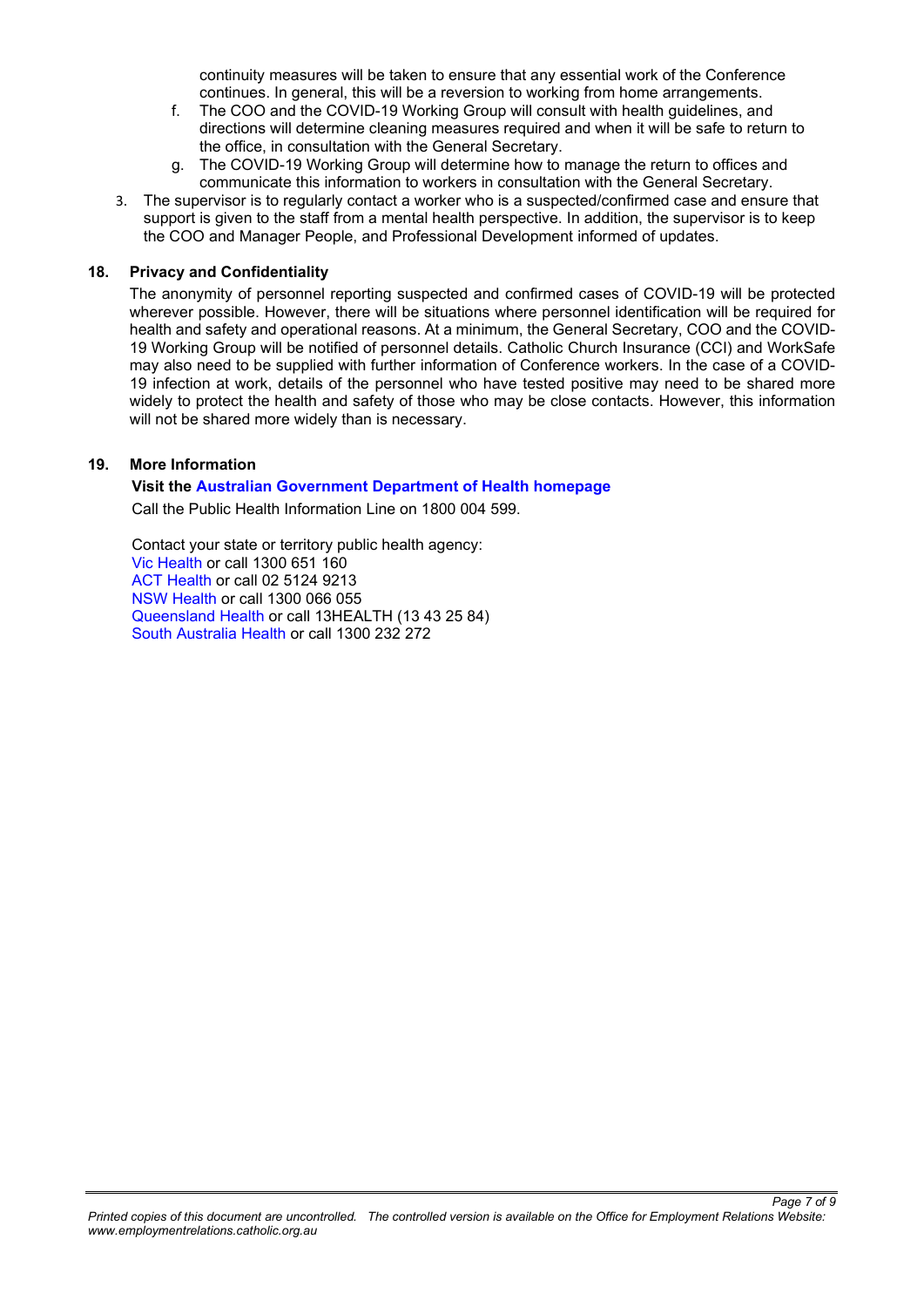## **Appendix A – Confirmed case in the workplace checklist**

The following checklist should guide the steps to be followed in the case of a positive case of COVID-19 in the workplace. However, this is a guide only, and additional steps may be required depending on the circumstances.

| A confirmed case in the workplace checklist                                                                                   |                                                                                                                                                                                                                                                                                                                                                                                                                                                                                                                                                                                                                                                                                                                                                                                                                                                                                                       | <b>Action By</b>                                     | <b>Date</b> | <b>Actions taken</b> |  |  |
|-------------------------------------------------------------------------------------------------------------------------------|-------------------------------------------------------------------------------------------------------------------------------------------------------------------------------------------------------------------------------------------------------------------------------------------------------------------------------------------------------------------------------------------------------------------------------------------------------------------------------------------------------------------------------------------------------------------------------------------------------------------------------------------------------------------------------------------------------------------------------------------------------------------------------------------------------------------------------------------------------------------------------------------------------|------------------------------------------------------|-------------|----------------------|--|--|
| You must do the following immediately after being notified that a worker or staff member has tested positive for<br>COVID-19. |                                                                                                                                                                                                                                                                                                                                                                                                                                                                                                                                                                                                                                                                                                                                                                                                                                                                                                       |                                                      |             |                      |  |  |
| 1.                                                                                                                            | If the infected person tests positive at the workplace<br>or is at the workplace when the infection is notified<br>Send the infected person home immediately.<br>$\bullet$<br>Send any personnel working in contact with the<br>$\bullet$<br>infected employee to work from home and await<br>further communication advising return to the<br>workplace.                                                                                                                                                                                                                                                                                                                                                                                                                                                                                                                                              | Supervisor                                           |             |                      |  |  |
| 2.                                                                                                                            | <b>Notify the Chief Operating Officer</b>                                                                                                                                                                                                                                                                                                                                                                                                                                                                                                                                                                                                                                                                                                                                                                                                                                                             | Supervisor                                           |             |                      |  |  |
| 3.                                                                                                                            | Notify all affected personnel of the Conference<br>Identification of and communication to all affected<br>personnel of the Conference.                                                                                                                                                                                                                                                                                                                                                                                                                                                                                                                                                                                                                                                                                                                                                                | COO                                                  |             |                      |  |  |
| 4.                                                                                                                            | <b>Convene COVID-19 Working Group</b><br>Who will assess risk to other personnel outside those<br>identified at step 3, conduct a risk assessment and<br>inform appropriate actions and communications.                                                                                                                                                                                                                                                                                                                                                                                                                                                                                                                                                                                                                                                                                               | COO &<br>COVID-19<br>Working<br>Group                |             |                      |  |  |
| 5.                                                                                                                            | Follow state CCI and WorkSafe reporting Guidelines<br>for the work location<br>Management of reporting of any required cases to the<br>relevant authorities.                                                                                                                                                                                                                                                                                                                                                                                                                                                                                                                                                                                                                                                                                                                                          | Manager<br>People and<br>Professional<br>Development |             |                      |  |  |
| 6.                                                                                                                            | Close or vacate the workplace if required.<br>The risk assessment undertaken by the COVID-19<br>Working Group at step 4 will recommend actions to the<br>General Secretary and staff will be advised accordingly. If<br>the workplace is required to close, consider:<br>Executive Support Officer to take home cable<br>gate phone<br>All landlines redirected<br>Buildings locked and alarmed<br>□<br>Mail deliveries to be held<br>□<br>Appropriate signage erected to notify how<br>□<br>deliveries should be managed<br>Contact details for IT helpdesk provided to all staff<br>Ш<br>Staff requiring IT equipment as per COVID<br>□<br>preparedness survey to be dispatched<br>Non-urgent maintenance and repairs<br>$\mathbf{L}$<br>cancelled/postponed<br>If possible, turn off non-essential electrical<br>$\mathbf{L}$<br>devices (monitors, printers, kitchen appliances,<br>aircon, etc.) | COO                                                  |             |                      |  |  |
| 7.                                                                                                                            | Clean as required.                                                                                                                                                                                                                                                                                                                                                                                                                                                                                                                                                                                                                                                                                                                                                                                                                                                                                    | COO                                                  |             |                      |  |  |